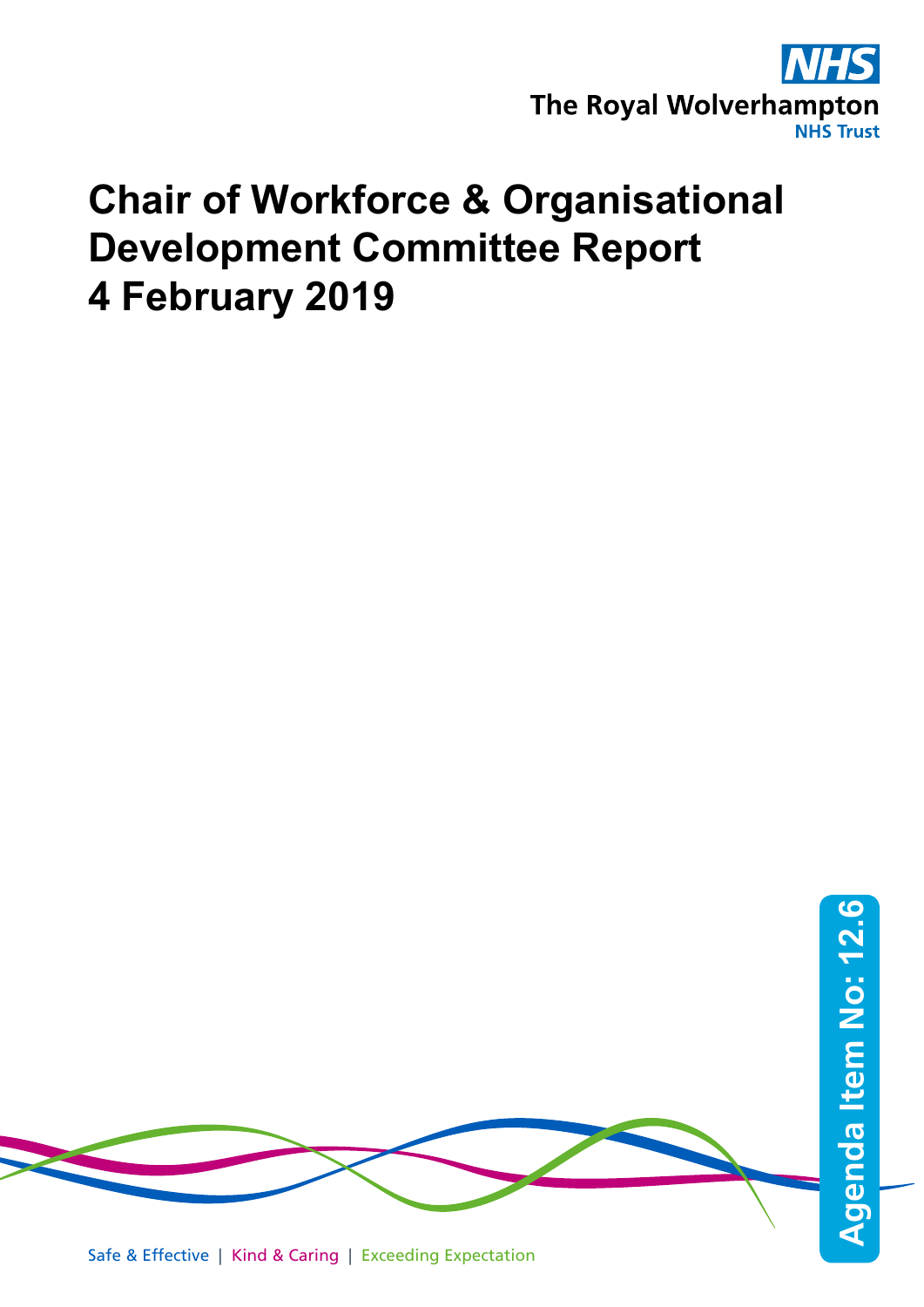The Royal Wolverhampton **NHS** 

| <b>WOD CHAIRMAN'S SUMMARY REPORT</b>                           |                                                                                                                                                                                                                                                                                                                                                                                                                                                                                                                                                                                                                                               |  |  |  |
|----------------------------------------------------------------|-----------------------------------------------------------------------------------------------------------------------------------------------------------------------------------------------------------------------------------------------------------------------------------------------------------------------------------------------------------------------------------------------------------------------------------------------------------------------------------------------------------------------------------------------------------------------------------------------------------------------------------------------|--|--|--|
| <b>Meeting Date:</b>                                           | $4^{th}$ Feb 2019                                                                                                                                                                                                                                                                                                                                                                                                                                                                                                                                                                                                                             |  |  |  |
| Title:                                                         | Workforce & Organisational Development (WOD) Committee - Chairman's Summary<br>Report from 21 Dec 2018                                                                                                                                                                                                                                                                                                                                                                                                                                                                                                                                        |  |  |  |
| <b>Executive</b><br><b>Summary:</b>                            | This report provided a chairman's summary of WOD and the key areas of discussion<br>covered are as follows:<br><b>Terms of Reference</b><br>$\bullet$<br>The National Call to Action - Tackling Bullying within the NHS<br>٠<br>Equality, Diversity & Inclusion Approach<br>$\bullet$<br><b>Annual Education &amp; Training Delivery Plan</b><br>$\bullet$<br>Annual Review of WOD Performance<br>$\bullet$<br>2018 National Staff Survey<br>$\bullet$<br>AfC Pay Deal 2018 - Closure of Band 1<br>$\bullet$<br><b>Executive Workforce Report</b><br>$\bullet$<br><b>Attraction &amp; Retention</b><br>$\bullet$<br><b>Review of BAF Risk</b> |  |  |  |
| <b>Action</b><br><b>Requested:</b>                             | Receive and note                                                                                                                                                                                                                                                                                                                                                                                                                                                                                                                                                                                                                              |  |  |  |
| For the attention<br>of the Board                              |                                                                                                                                                                                                                                                                                                                                                                                                                                                                                                                                                                                                                                               |  |  |  |
| <b>Advise</b>                                                  | Advise                                                                                                                                                                                                                                                                                                                                                                                                                                                                                                                                                                                                                                        |  |  |  |
| <b>Author + Contact</b><br><b>Details:</b>                     | Alan Duffell - Director of Workforce<br>Junior Hemans - Committee Chair                                                                                                                                                                                                                                                                                                                                                                                                                                                                                                                                                                       |  |  |  |
| <b>Links to Trust</b><br><b>Strategic</b><br><b>Objectives</b> | 4. Attract, retain and develop our staff, and improve employee engagement<br>6. Be in the top 25% of all key performance indicators                                                                                                                                                                                                                                                                                                                                                                                                                                                                                                           |  |  |  |
| <b>Resource</b><br>Implications:                               | N/A                                                                                                                                                                                                                                                                                                                                                                                                                                                                                                                                                                                                                                           |  |  |  |
| <b>CQC Domains</b>                                             | <b>Well-led:</b> the leadership, management and governance of the organisation make sure it's providing<br>high-quality care that's based around individual needs, that it encourages learning and innovation, and<br>that it promotes an open and fair culture.                                                                                                                                                                                                                                                                                                                                                                              |  |  |  |
| <b>Equality and</b><br><b>Diversity Impact</b>                 |                                                                                                                                                                                                                                                                                                                                                                                                                                                                                                                                                                                                                                               |  |  |  |
| <b>Risks: BAF/TRR</b>                                          | SR <sub>1</sub>                                                                                                                                                                                                                                                                                                                                                                                                                                                                                                                                                                                                                               |  |  |  |
| <b>Risk: Appetite</b>                                          | No change                                                                                                                                                                                                                                                                                                                                                                                                                                                                                                                                                                                                                                     |  |  |  |
| <b>Public or Private:</b>                                      | Public                                                                                                                                                                                                                                                                                                                                                                                                                                                                                                                                                                                                                                        |  |  |  |
| <b>Other formal</b><br>bodies involved:                        | <b>Board Committee</b>                                                                                                                                                                                                                                                                                                                                                                                                                                                                                                                                                                                                                        |  |  |  |
| <b>References</b>                                              | N/A                                                                                                                                                                                                                                                                                                                                                                                                                                                                                                                                                                                                                                           |  |  |  |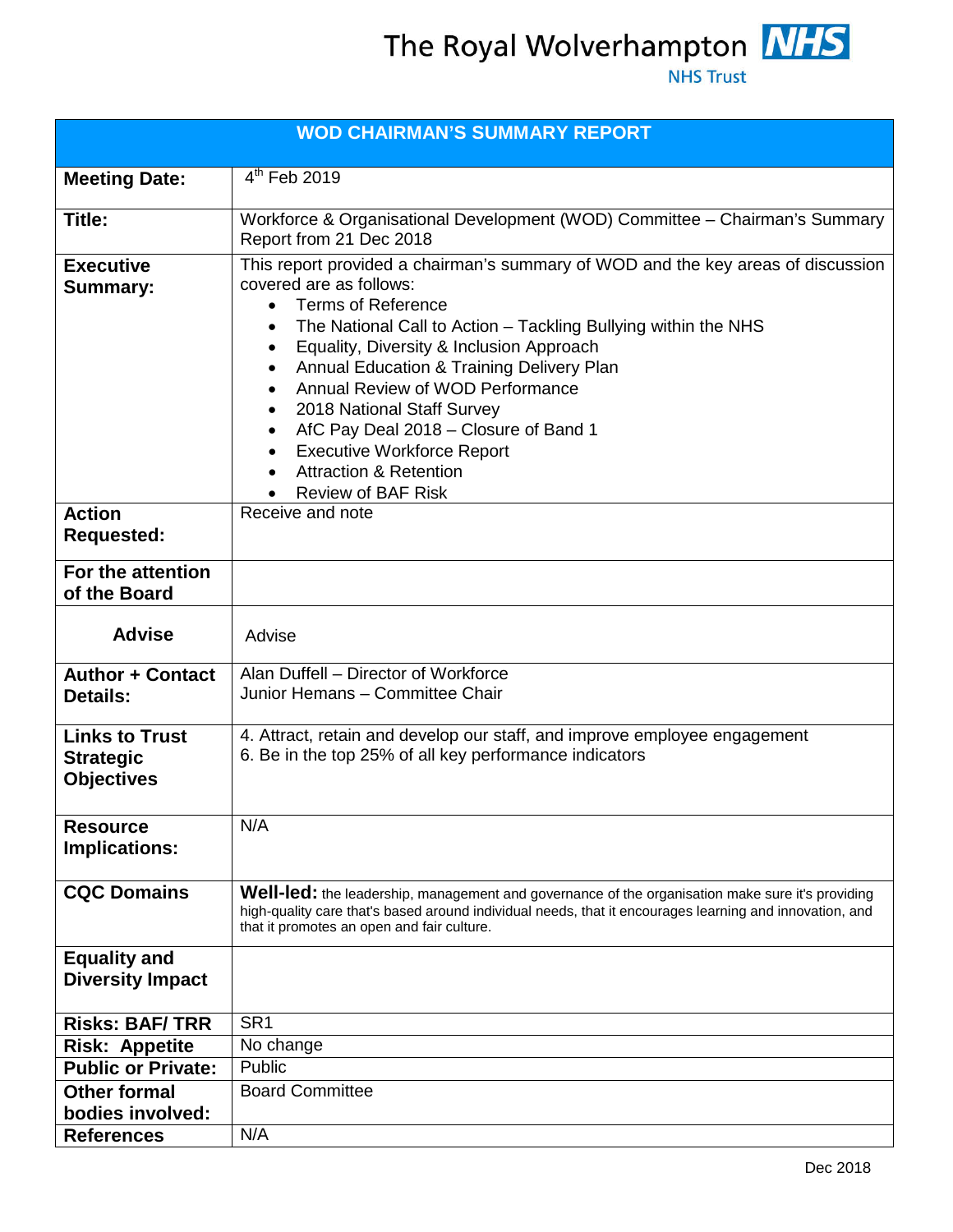

| <b>NHS</b>           | In determining this matter, the Board should have regard to the Core<br>principles contained in the Constitution of:                                                                                                                |  |  |  |  |
|----------------------|-------------------------------------------------------------------------------------------------------------------------------------------------------------------------------------------------------------------------------------|--|--|--|--|
| <b>Constitution:</b> |                                                                                                                                                                                                                                     |  |  |  |  |
|                      | Equality of treatment and access to services<br>High standards of excellence and professionalism<br>Service user preferences<br>Cross community working<br><b>Best Value</b><br>Accountability through local influence and scrutiny |  |  |  |  |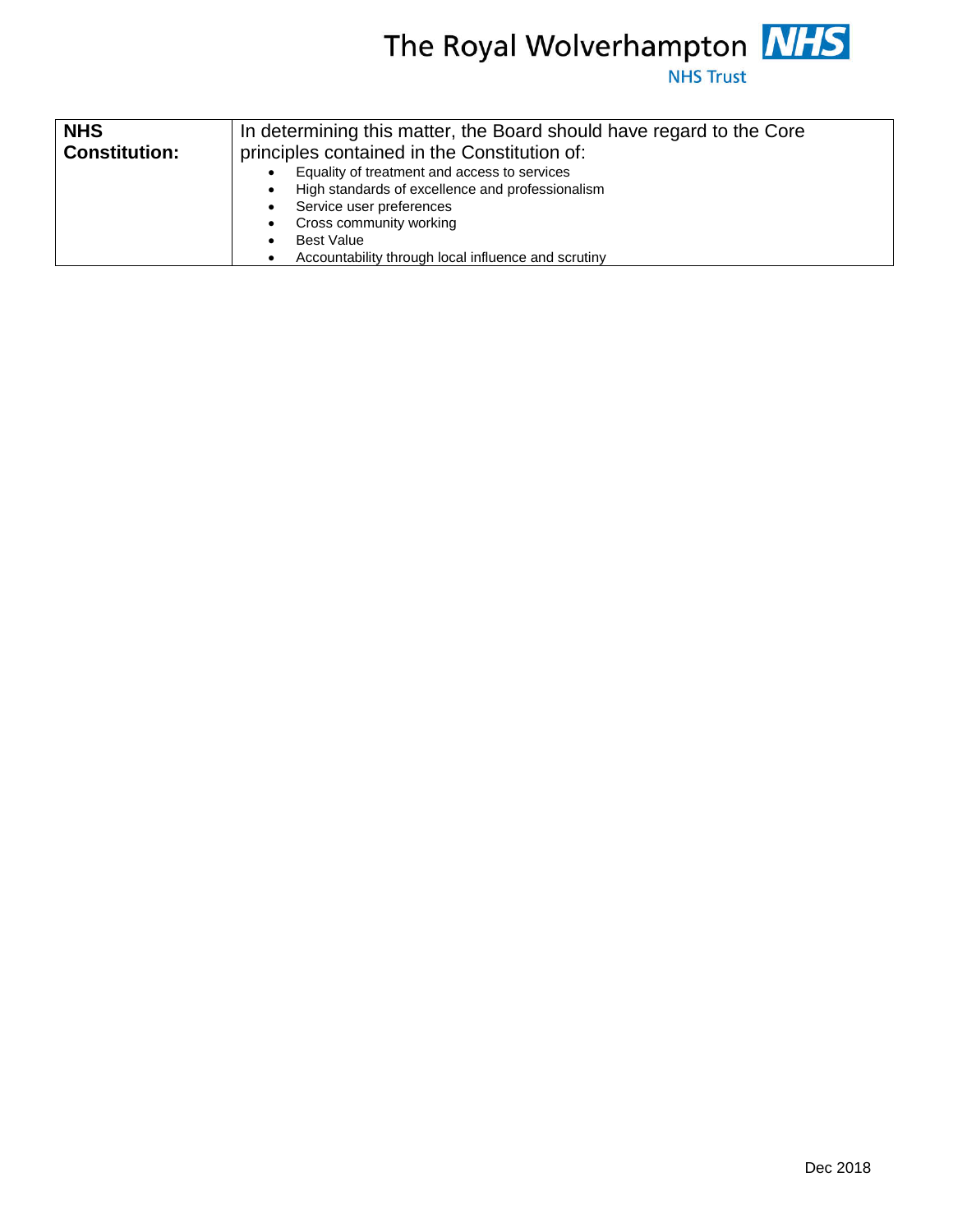

## **Workforce & OD Committee – 21 Dec 2018 Summary Report**

| <b>Assurance level</b> | Color to use in 'Assurance level*' column below                                                                                                                                                                                           |
|------------------------|-------------------------------------------------------------------------------------------------------------------------------------------------------------------------------------------------------------------------------------------|
| Not assured            | Red - there are significant gaps in assurance and we are not assured as to the<br>adequacy of current action plans<br>If red, commentary is needed in "Next Actions" to indicate what further is steps<br>are required to address the gap |
| Partially assured      | Amber - there are gaps in assurance but we are assured appropriate action<br>plans are in place to address these                                                                                                                          |
| Assured                | Green - there are no gaps in assurance                                                                                                                                                                                                    |

| <b>Key issue</b>                                                                          | <b>Assurance</b><br>level* | <b>Committee update</b>                                                                                                                                                                                                                                                                                                                                                   | <b>Next action(s)</b>                                                                                                                                                                                                                                                                                                                                          | <b>Timescale</b> |
|-------------------------------------------------------------------------------------------|----------------------------|---------------------------------------------------------------------------------------------------------------------------------------------------------------------------------------------------------------------------------------------------------------------------------------------------------------------------------------------------------------------------|----------------------------------------------------------------------------------------------------------------------------------------------------------------------------------------------------------------------------------------------------------------------------------------------------------------------------------------------------------------|------------------|
| <b>Terms of Reference</b>                                                                 | Green                      | The ToRs were reviewed<br>and agreed to include a<br>"floating" executive<br>member, in a similar way<br>to that of the NED.                                                                                                                                                                                                                                              | Revised ToRs to be<br>signed off at Trust<br><b>Board</b>                                                                                                                                                                                                                                                                                                      | Feb 2019         |
| The National Call to<br>Tackling<br>Action<br>within the<br><b>Bullying</b><br><b>NHS</b> | Amber                      | An extensive discussion<br>took place with regards<br>to alleged bullying within<br>the wider NHS as well as<br>the position locally, with<br>regards the work that the<br>Trust was undertaking to<br>tackle help bullying.<br>Although there appears<br>to be no significant<br>deterioration, nationally<br>or locally, there is little<br>evidence of<br>improvement. | It was agreed it was<br>important to<br>understand if there<br>was a real or<br>perceived issue within<br>RWT in relation to<br>bullying & harassment<br>and as such it was<br>agreed that current<br>data would be cross<br>referenced with the<br>results on the National<br>Staff Survey (due Feb<br>2019) and a follow up<br>paper to come back to<br>WOD. | Apr 2019         |
| Equality, Diversity &<br><b>Inclusion Approach</b>                                        | <b>Amber</b>               | The committee reviewed<br>the actions taken and<br>improvements made with<br>regards to the Trust EDI<br>Approach. The<br>committee was broadly<br>supportive of the<br>approach being taken but<br>recognised there was a<br>clear need to incorporate<br>improved indicators and<br>times scales for the                                                                | Time bound actions<br>and appropriate<br>indicators to be<br>incorporated.                                                                                                                                                                                                                                                                                     | Feb 2019         |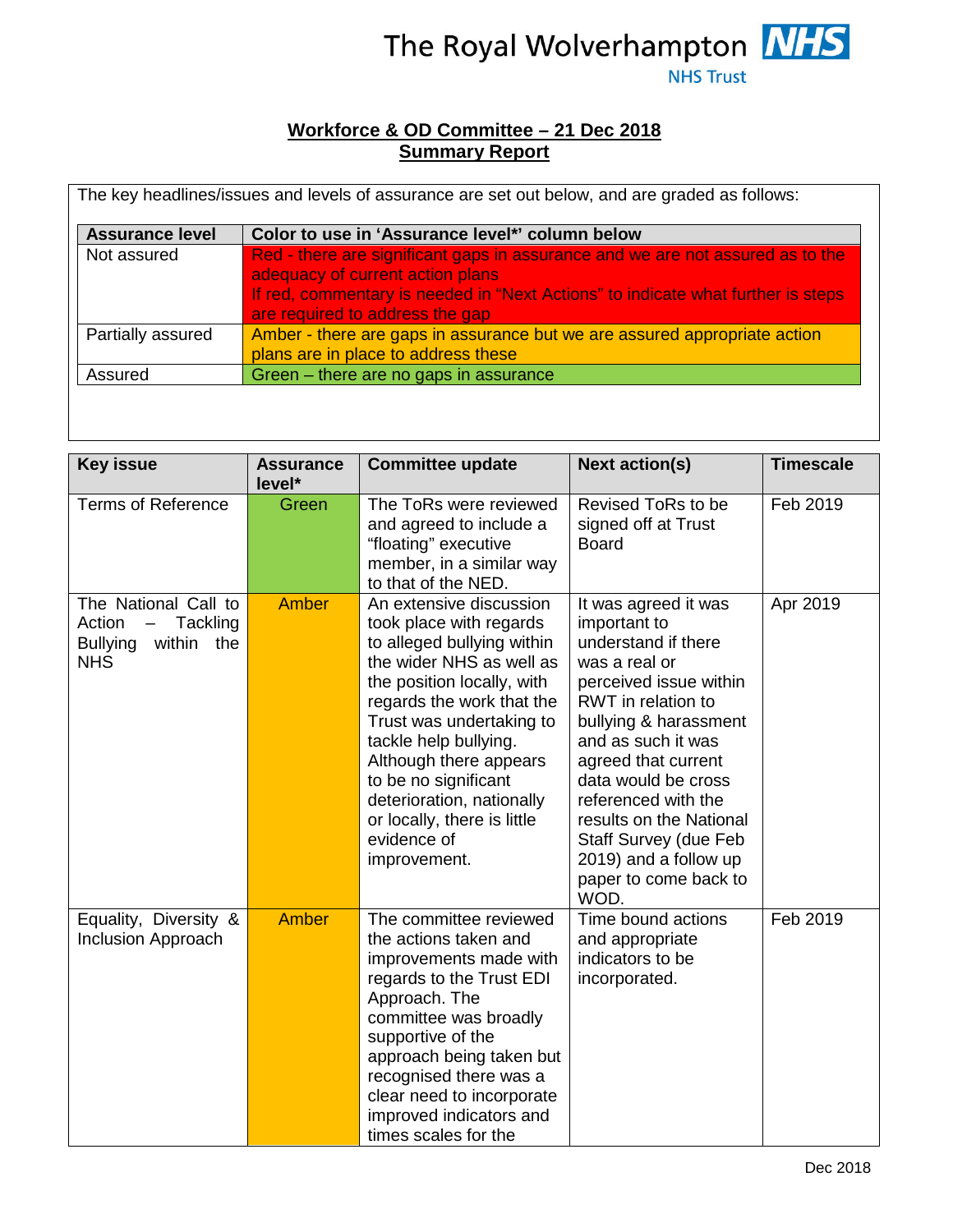

The Royal Wolverhampton **NHS** 

| <b>Key issue</b>                                                  | <b>Assurance</b><br>level* | <b>Committee update</b>                                                                                                                                                                                                                                                                             | <b>Next action(s)</b>                                              | <b>Timescale</b> |
|-------------------------------------------------------------------|----------------------------|-----------------------------------------------------------------------------------------------------------------------------------------------------------------------------------------------------------------------------------------------------------------------------------------------------|--------------------------------------------------------------------|------------------|
| <b>Annual Education &amp;</b><br><b>Training Delivery</b><br>Plan | Green                      | actions.<br>The committee reviewed<br>the 6 month progress<br>with the annual<br>education & training<br>delivery plan and<br>considered it to be very<br>comprehensive and<br>progressing well.                                                                                                    |                                                                    |                  |
| Review<br>Annual<br>0f<br><b>WOD Performance</b>                  | Green                      | A draft version of the<br>survey to be utilised for<br>the annual WOD<br>performance review was<br>considered. Subject to<br>some very minor<br>amendments, this would<br>be distributed to all<br>committee members for<br>completion.                                                             | The results would be<br>collated and come<br>back to the next WOD. | Feb 2019         |
| 2018 National Staff<br>Survey                                     | Green                      | The committee was<br>updated on the progress<br>of the staff survey and<br>the final response rate<br>was 38%, which was<br>slightly lower than the<br>previous year. Not until<br>the national results are<br>published will be able to<br>compare ourselves with<br>similar NHS<br>organisations. |                                                                    |                  |
| AfC Pay Deal 2018 -<br>Closure of Band 1                          | Green                      | A key aspect of the new<br>2018 AfC Pay Deal was<br>that band 1 would be<br>closed with effect from<br>the $1st$ Dec 2018. The<br>committee was updated<br>on all the actions that<br>needed to be addressed<br>for this to be progressed.                                                          |                                                                    |                  |
| <b>Executive Workforce</b><br>Report                              | Green                      | The committee<br>considered the latest<br>executive workforce<br>report and it was positive<br>to note that the Trust<br>vacancy rate was now<br>below 7% and that the                                                                                                                              |                                                                    |                  |